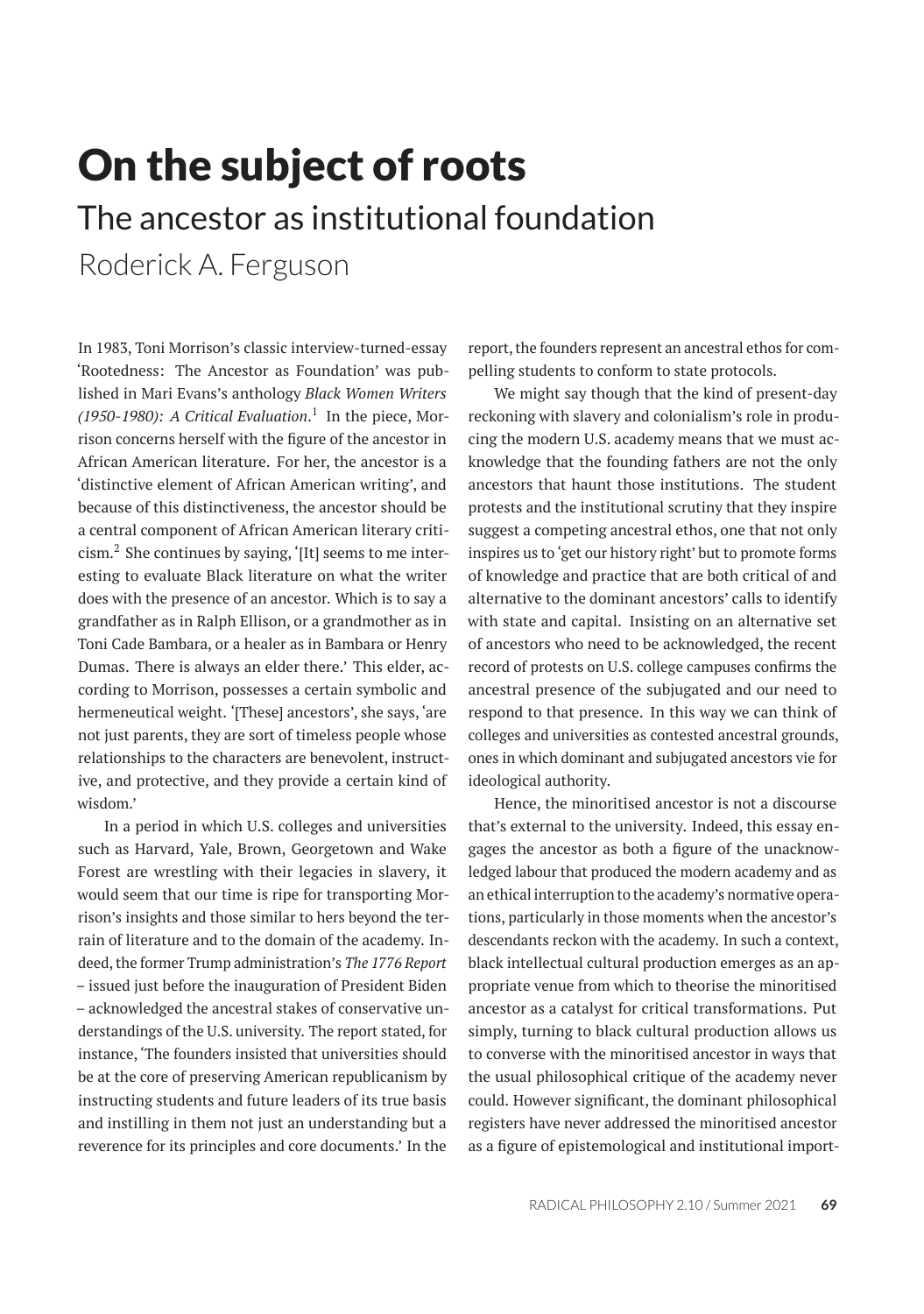ance. Taking my cues from Morrison's essay, in particular, and black literary and intellectual production, in general, this essay alternatively takes some initial steps toward a hermeneutic that can analyse the various and contending ancestral discourses at work on our campuses and the struggles that they inspire.

## **The dominance of the European spirit in the western academy**

An institutional criticism like the one that this essay calls for is not really foreign to the university. Indeed, the ancestor as a discursive figure has always had a particular function in the modern western academy and in classical social theory. In *The University in Ruins*, Bill Readings implicitly identified this function when he wrote, 'The reason it is necessary to reread Humboldt, Schiller, Schleiermacher, Fichte and Kant is that the vast majority of the contemporary "solutions" to the crisis of the university are, in fact, no more than the restatements of Humboldt or Newman, whose apparent aptness is the product of ignorance of these founding texts on the history of the institution.'<sup>3</sup> With this, Readings implies that the dominant ways in which we try to assess and attempt to fix the university betray the ways that we are possessed by a particular ancestral assemblage – that is, how we are the unwitting heirs of Humboldt, Schiller, Schleiermacher, Fichte and Kant. In the language that Avery Gordon gave us in her classic book *Ghostly Matters: Haunting and the Sociological Imagination*, we are haunted by the terms that these thinkers laid out for thinking and practicing the university.<sup>4</sup>

This assemblage of ancestors would set the grammar for the construction and continuation of the modern Western academy long after their deaths. Locating these thinkers within the tradition of German idealism, Readings argues, 'The achievement of the German idealists is a truly remarkable one: to have articulated and instituted an analysis of knowledge and its social function. [They] deduced not only the modern university but also the German nation.' For him, these thinkers who brought philosophy, aesthetics, and history together yielded 'an articulation of the ethnic nation, the rational state, and philosophical culture, which linked speculative philosophy to the reason of history itself (*for almost two centuries of imperial expansion*).' On the way to thinking the

terms of modern philosophy and aesthetics, these intellectuals conceived the modern nation-state, the modern academy, and modern national culture. These idealists may have wrongly presumed that ideas would change the world, as Marx would argue in *The German Ideology*, but their ideas did in fact bring institutions *into* the world.

Derrida reflected on this remarkable achievement through which thinking would birth institutions in his book *Eyes of the University*. He wrote, 'Every text, every element of a corpus reproduces or bequeaths, in a prescriptive or normative mode, one or several injunctions: come together according to this or that rule, this or that scenography, this or that topography of minds and bodies, form this or that type of institution so as to read me and write about me, organise this or that type of exchange and hierarchy to interpret me, evaluate me, preserve me, translate me, inherit from me, make me live on.'<sup>5</sup> This remarkable achievement gave birth to institutions that would train us to organise and evaluate the world, and in doing so, it would teach us to organise and evaluate ourselves and others. As they were implied through formulations such as 'the founding fathers' or 'founding texts', a dominant set of ancestors would direct us to come together according to certain rules, scenographies, typographies, exchanges and hierarchies.

This dominant set of ancestors arose out of the histories of imperialism. In terms of the American colonies, the historian Craig Steven Wilder has demonstrated that American colleges were central to expanding colonialism through the dispossession of native lands and extending slavery through the exploration of black labour. The dominant ancestral and therefore ideological foundations are rooted in colonial dispossession and enslavement. Those histories also helped to shape modern political and academic knowledge. To reiterate Readings, imperial expansion linked speculative philosophy, the academy, and the nation-state.

In *The Intimacies of Four Continents*, Lisa Lowe shows how modern liberalism and the colonial division of humanity gave birth to one another. $6$  We see this explicitly in John Stuart Mill's *On Liberty*. In his chapter 'Of Individuality, as One of the Elements of Well-being' he argues, 'There is only too great a tendency in the best beliefs and practices to degenerate into the mechanical; and unless there were a succession of persons whose ever-recurring originality prevents the grounds of those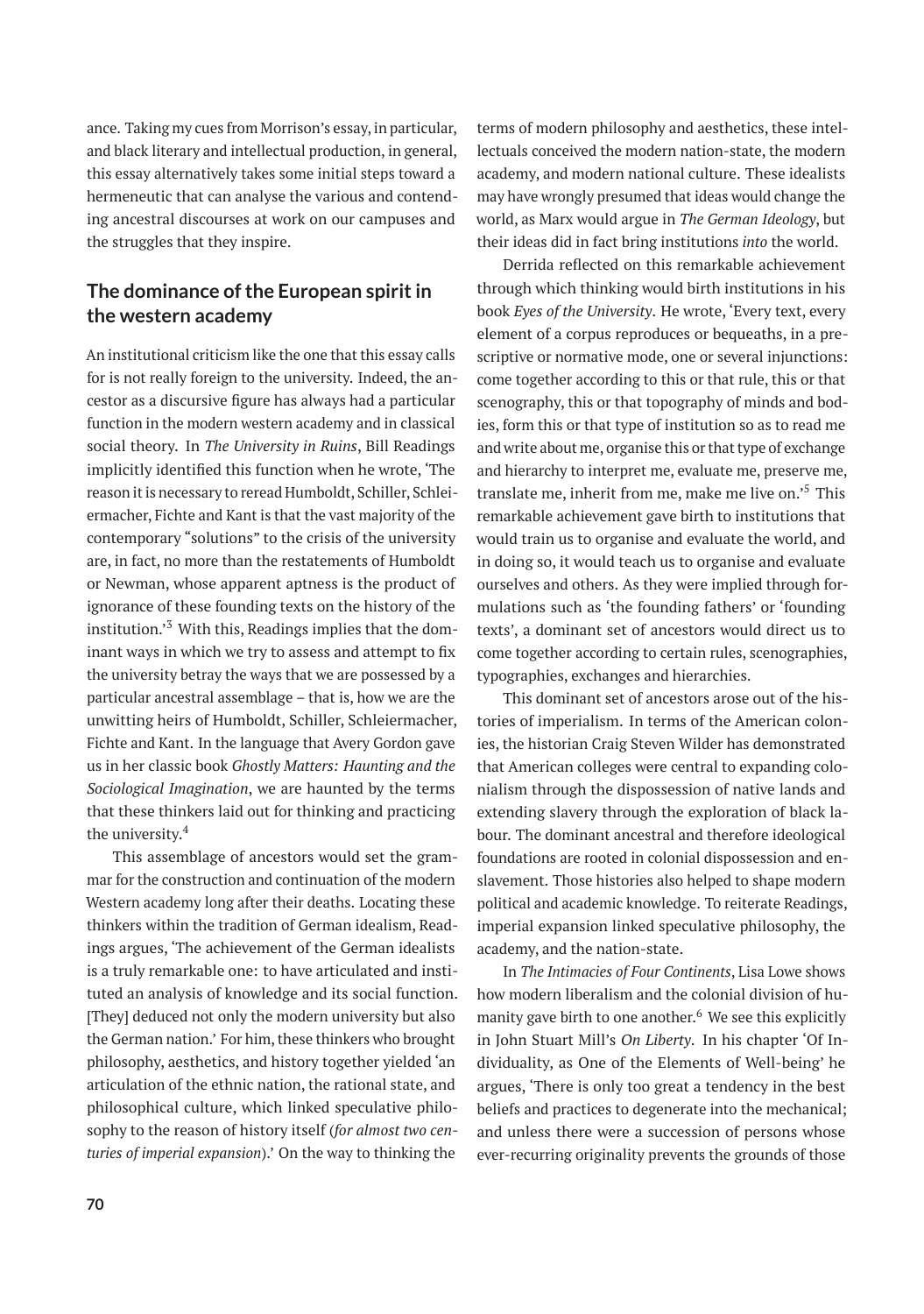beliefs and practices from becoming merely traditional, such dead matter would not resist the smallest shock from anything really alive, and there would be no reason why civilisation should not die out, as the Byzantine Empire.'<sup>7</sup> Worried that Western civilisation was getting too close to that of China, he said, 'We have a warning.'<sup>8</sup> Where progress was concerned, the Chinese, he argued, have become stationary – have remained so for thousands of years; and if they are to be farther improved, it must be by foreigners.' The Chinese, he continues, 'have succeeded beyond all hope … in making a people all alike, all governing their thoughts and conducts by the same maxims and rules.' In contrast he asks,

What has made the European family of nations an improving, instead of a stationary portion of mankind? Not any superior excellence in them, which, when it exists, exists as the effect, not as the cause; but their remarkable diversity of character and culture. Individuals, classes, nations, have been extremely unlike one another: they have struck out a great variety of paths, each leading to something valuable; and although at every period those who travelled in different paths have been intolerant of one another, and each would have thought it an excellent thing if all the rest could been compelled to travel his road, their attempts to thwart each other's development have rarely had any permanent success, and each has in time endured to receive the good which the others have offered.<sup>9</sup>

For Mill the European family of nations represents a long ancestral and racial line that moves toward progress. The modern Western academy would be born from and partake of this ancestral story. Those institutions, like the nations from which they came, would present themselves as the catalysts for and measurements of human development. In her interpretation of Mill, Lowe suggests that Mill understood Western originality to mean the unique combination of free trade, liberal democracy, and colonial government. Western Man would become the symbol of this originality, the sum total of an ancestral assemblage. In his own discussion of the figure of man, Foucault would argue, for instance, that Man was not a'phenomenon of opinion but an event in the order of knowledge', $^{10}$  serving as the ground for modern thought since the nineteenth century, laying the foundation for the emergence of the human sciences.

At the heart of how the West has spoken about itself, its philosophy and its institutions, there has always been an argument about ancestors. Indeed, these particular ancestors have proposed ways to interpret the world according to their understandings of human development and knowledge formations. Moreover, they proposed institutions and disciplines that would facilitate and corroborate those interpretations. As the representative and enforcer of those interpretations, Western Man has operated as the ancestral sign of all that is supreme in human achievement. Part of his prerogative has always been to demand our identification. In her own discussion of the power and influence of this figure, Sylvia Wynter has argued, 'Our present arrangement of knowledge … was put in place in the nineteenth century as a function of the epistemic/discursive constitution of the figure of Man … [The] unifying goal of minority discourse … will necessarily be to accelerate the conceptual 'erasing' of the figure of Man.'<sup>11</sup> With that goal in mind, let us now turn to those gone, forgotten and unfamed ancestors as the basis of a long-awaited hermeneutical and institutional enterprise.

### **The Post-WWII moment and the coming of the ancestors**

Morrison's essay emphasises the presence of the ancestor as another characteristic of twentieth-century black literature. She states, 'What struck me in looking at some contemporary fiction was that whether the novel took place in the city or in the country, the presence or absence of that figure [of the ancestor] determined the success or the happiness of the character.'<sup>12</sup> Here, the ancestor becomes an interpretive device for the critic in both literary and social assessments – 'literary' in the sense that it becomes a way of evaluating the particularities of African American literature, 'social' in that the depictions allegorise one of the major transformations of African American history, the movement of a people from rural to urban settings. Morrison suggests that the black ancestor becomes a centre of gravity in the moment of social transformations and disruption.

It is significant that the literature that Morrison invokes arises in the post-WWII moment of minority insurgency through civil rights, anticolonial, and black power movements. *Invisible Man* was published in 1952, during the independence movements in Africa and the civil rights movement within the States. Toni Cade Bambara's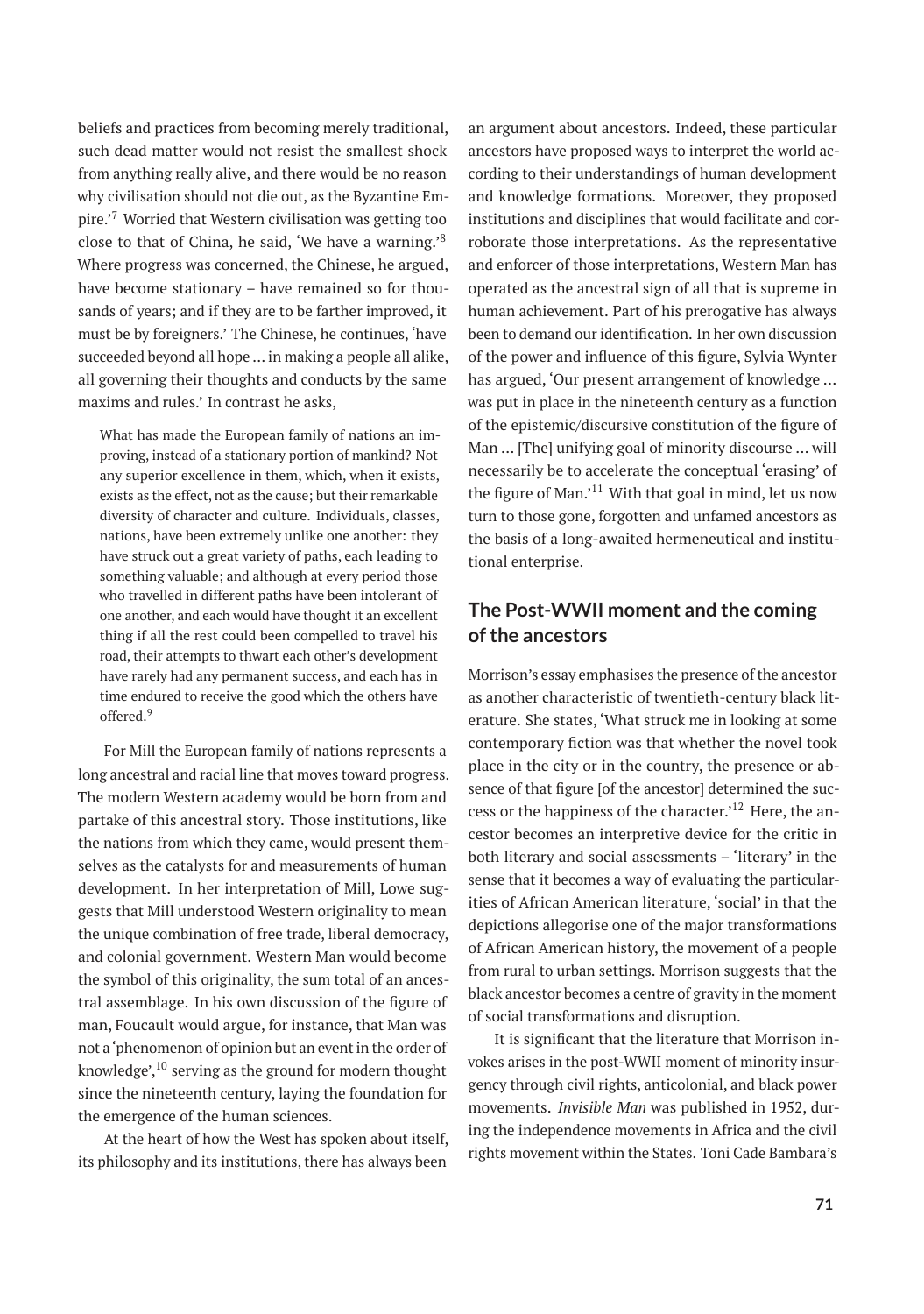

work arises at the end of the sixties when the civil rights movement begins to yield to the black power movement. The writer Henry Dumas's oeuvre was written during the period bookended by civil rights and black power as well.

Taken together, the anti-colonial, civil rights, and black power movements produced an ethos to revive those ancestors that the Western ancestor of Man attempted to overshadow and suppress. Touching on that revival, Stuart Hall would argue that you could not talk about the post-war world without also talking about the 'moment when the unspoken discovered that they had a history that they could speak.<sup> $13$ </sup> As he said, 'They had languages other than the language of the master, of the tribe. It is an enormous moment. The world begins to be decolonised at that moment.'<sup>14</sup> We might link Hall's and Morrison's arguments by saying that the minoritised ancestor becomes the metaphor for that discovery and the cultural production that this discovery would promote. We must say that neither this discovery nor this ancestor would be engaged as a relic of the past but as a

reconstruction for the present and the future. Hall said, for example, 'It is not just a fact that has been waiting to ground our identities. What emerges from this is nothing like an uncomplicated, dehistoricised, undynamic, uncontradictory past. Nothing like that is the image which is caught in the moment of return.' This was the moment for both invoking and reimagining the ancestor.

If the figure of Western man was designed to promote certain prescriptive norms, the minoritised ancestors were imagined to upset those norms. The function of the minoritised ancestors was to deliberate on how certain taken-for-granted institutions and forms might be alternatively inhabited. For instance, in her discussion of the institution of the novel, Morrison argued,

[When] the industrial revolution began, there emerged a new [middle] class of people who were neither peasants nor aristocrats. In large measure they had no art form to tell them how to behave in this new situation. So they produced an art form: we call it the novel of manners, an art form designed to tell people something they didn't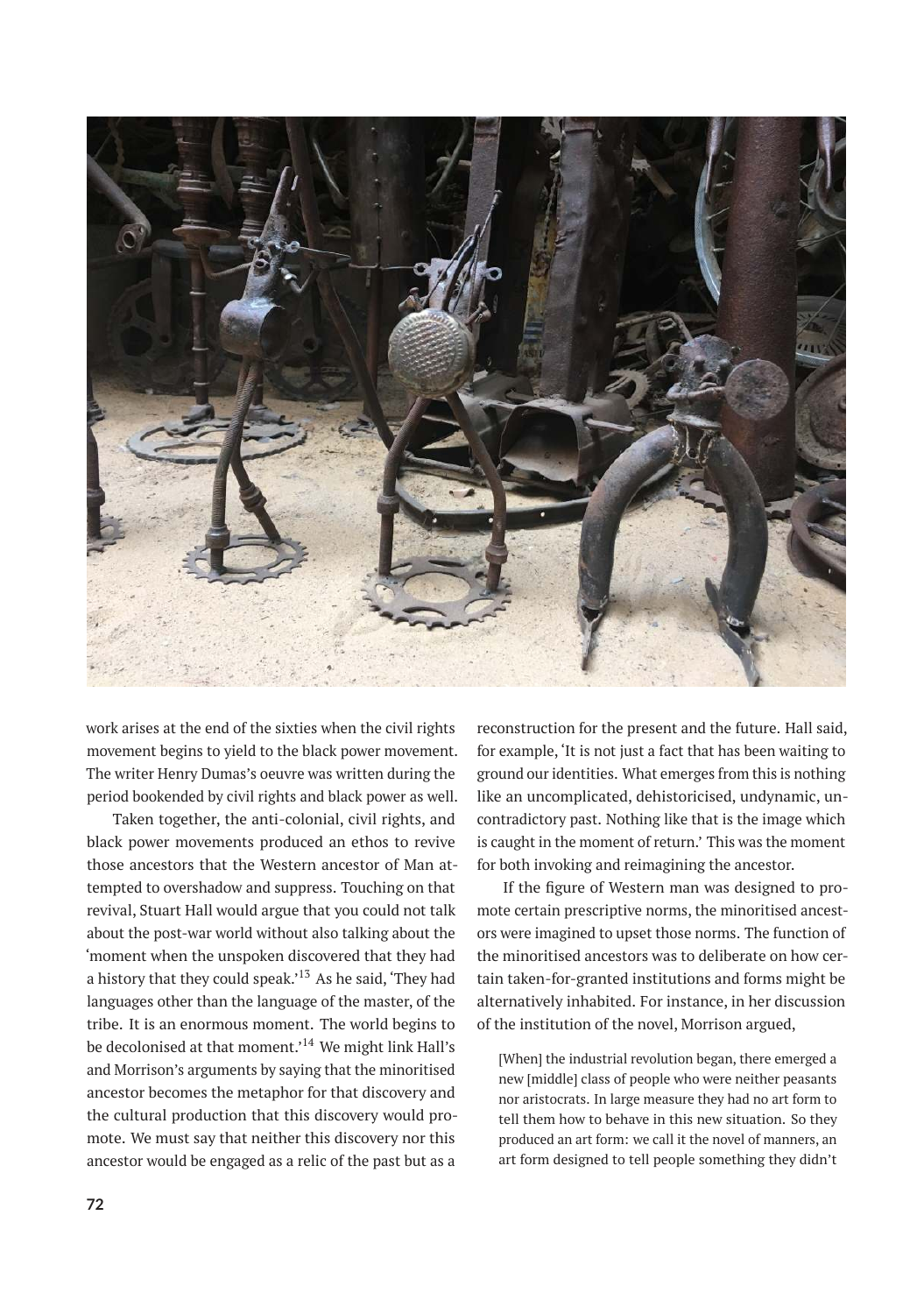know. That is, how to behave in this new world, how to distinguish between the good guys and the bad guys. How to get married. What a good living was. What would happen if you strayed from the fold.<sup>15</sup>

Morrison designates the novel as an inventor of and guide for an ethical formation suited for the new bourgeois class, a class that emerged in the wake of industrialisation.

The African American novel and the figure of the black ancestor, for her, were ways of guiding a social group transiting into predominantly white institutional and social settings. As she says,

[It] seems to me that the novel is needed by African-Americans now in a way that it was not needed before – and it is following along the lines of the function of novels everywhere. We don't live in places where we can hear those stories anymore; parents don't sit around and tell their children those classical, mythological archetypal stories that we heard years ago. But new information has got to get out, and there are several ways to do it. One is in the novel, I regard it as a way to accomplish certain very strong functions – one being the one I just described.<sup>16</sup>

This reinvented novel would be needed in the post-WII moment in which the opportunities of black advancement were expanding. This expansion would directly impact Morrison's sense of why the black novel was needed. As she said, 'the press toward upward social mobility would mean to get as far away from that kind of [ancestral] knowledge as possible.' Bourgeois ascendancy for blacks would potentially threaten those roots, but this jeopardy was in no way particular to black people. Recall that in *The Communist Manifesto*, Marx and Engels argued that part of what made the bourgeoisie a revolutionary historical force was its ability to end prior social relations.<sup>17</sup> For Morrison the novel was a means of intervening into a phenomenon that threatened the knowledge formations and cultural production of black communities.<sup>18</sup>

The ancestor was central to the black novel's efforts, she implies, because the ancestor was a force that could help black people negotiate the disruptions of these social transformations. Talking about the function of the ancestor within the novels, she writes,'It was the absence of an ancestor that was frightening, that was threatening, and it caused huge destruction and disarray in the

work itself.<sup>'19</sup> If the dominant ancestor, represented by the figure of Man, was designed by Humboldt, Schiller, Schleiermacher, Fichte and Kant to effect certain responsibilities for developing the self according to the reigning principles of Western institutions, then the ancestors that Morrison invokes in black literature represented the need for responsibilities that would compete with those of their dominant counterparts. Put plainly, the minoritised ancestors proposed ethical and ideological discourses created to problematise bourgeois subjective and institutional transformation, particularly their reliance upon and production of racial and colonial hierarchies. They also called for institutional practices suited for that task.

#### **Slavery, race, and memory**

If the ancestors made themselves visible in the post-WWII moment, as I've been arguing, we might think of the kind of reckoning with histories of slavery and colonialism happening throughout the global north, in general, and our universities, in particular, as the logical outcome of the ancestors' appearance. We might take inspiration from Morrison's engagement and call for a critical practice that asks how the figure of the minoritised ancestor can intervene into our academic institutions. In what ways can a critique developed for literature help us in the academy? We might imagine the ancestor asking, 'Consider all the ways that Western Man has asked you to inhabit this place, and ask yourselves, "What might be other modes of inhabitation?"'

In the introduction to *The Conflict of the Faculties*, Immanuel Kant notes how the university *intends* for us to inhabit it. He writes,

The university would have a certain autonomy (since only scholars can pass judgement on scholars as such), and accordingly it would be authorised to perform certain functions through its faculties (smaller societies, each comprising the university specialists in one main branch of learning): to admit to the university students seeking entrance from the lower schools and, having conducted examinations, by its own authority to grant degrees or confer the universally recognised status of 'doctor' on free teachers (that is, teachers who are not members of the university – in other words, *to create doctors*. 20

The university *admits*; it *grants*, and it *creates*. The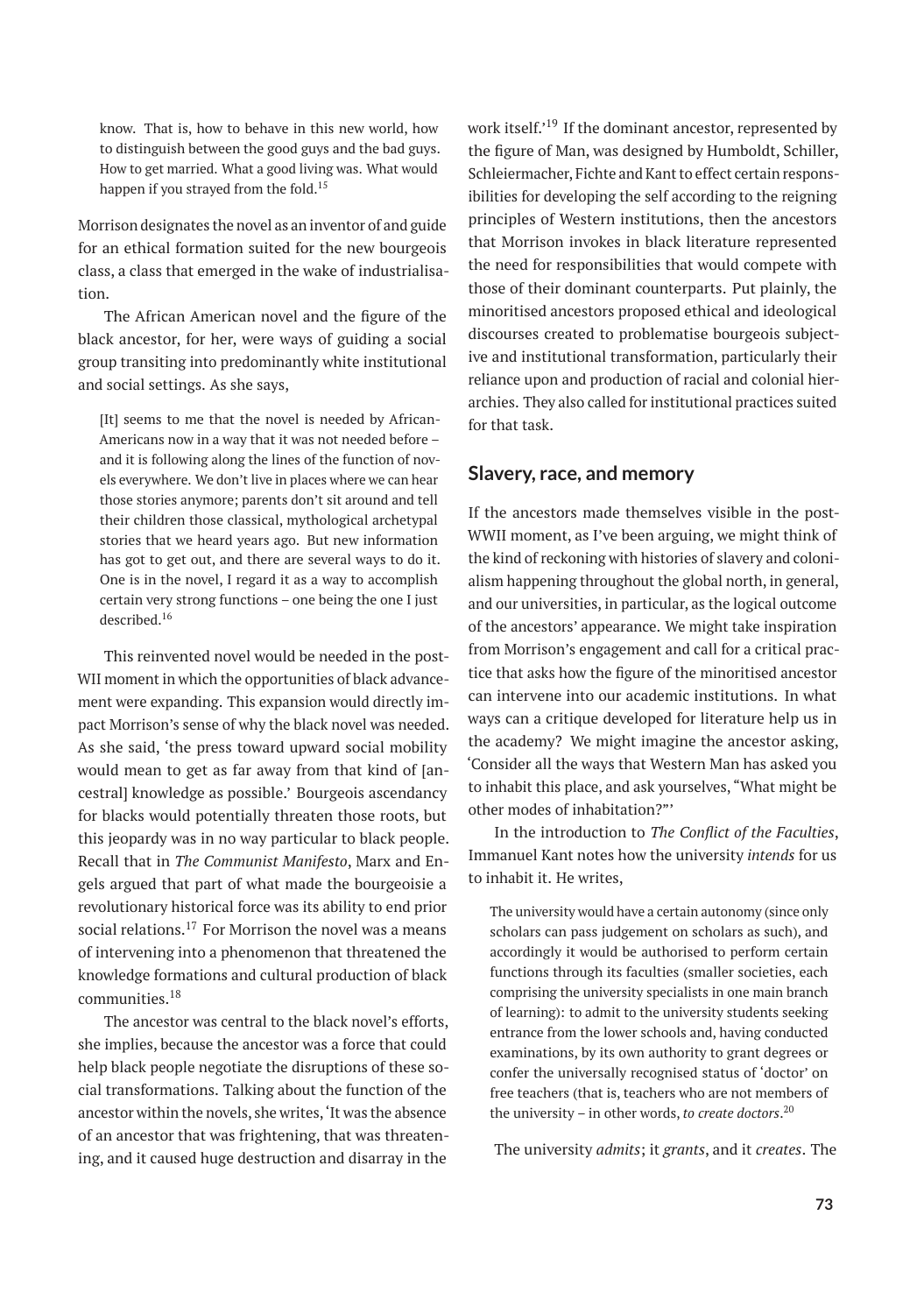sequence suggests that admission into these hallowed halls segues into the awarding of degrees and ends with the creation of people. The university not only certifies expertise; it bestows personhood.<sup>21</sup> It not only promises the recognition for work achieved. It also claims a brand new humanity for us. This is the ancient and dangerous seduction of that dominant ancestral norm known as Western Man, the one who mouths, 'We are here to show you that you fit within the established order of things. We've waited a long time for you. We've made a place for you at our table.'

Vincent Harding tried to impart this in his essay 'Responsibilities of the Black Scholar to the Community.' He wrote,

Black scholars must remember their sources, and by this I mean no technically historical sources. I mean human sources. I mean they were not created as persons, as historians, as teachers, by Purdue University or UCLA or by the AHA or the OAH or any other set of letters. They are the products of their source – the great pained community of the Afro-Americans of this land. And they can forget their source only at great peril to their spirit, their work, and their souls.<sup>22</sup>

Here Harding uses the ancestral source to displace the university as the origin of personhood, particularly for black scholars. Rather than their intellection deriving from the procedures of the university, he argues that it springs from an extra-academic context. As such, their intellectual production and power – in a rebuttal to Western man – is not something the university can claim.

As Morrison suggested, the ancestors in Harding's essay emerge to guide people through a transition and an inclusion. The essay is situated in the 1986 volume *The State of Afro-American History: Past, Present and Future*, edited by Darlene Clark Hine. The volume came out of a 1983 conference held at Purdue University, a conference that was sponsored by the American Historical Association. The conference was designed to assess the innovative work in African American history that had just been produced in the mid-1970s, by the 'fourth generation of African American historians",  $2<sup>3</sup>$  a group that arose as a result of the political achievements of civil rights and black power. That volume contains an essay by the dean of Black historians John Hope Franklin. He wrote, 'In the fourth generation [of historians of African American history], which began around 1970, there emerged the largest and perhaps the best-trained group of historians of Afro-America that had ever appeared. The Afro-Americans in the group were trained, as were the white historians, in graduate centres in every part of the country, in contrast to those of the third generation, who had been trained at three or four universities in the East and Midwest.<sup>24</sup> Perhaps rebutting Franklin's argument, Harding's remarks are designed to complicate a narrative of progress, a narrative that posits the fourth generation and their work as the outcomes of the academy's procedures, a discourse that hails them as the children of a set of letters. An ancestral discourse emerges in Harding's text, offering a life-saving counsel to the fourth generation.

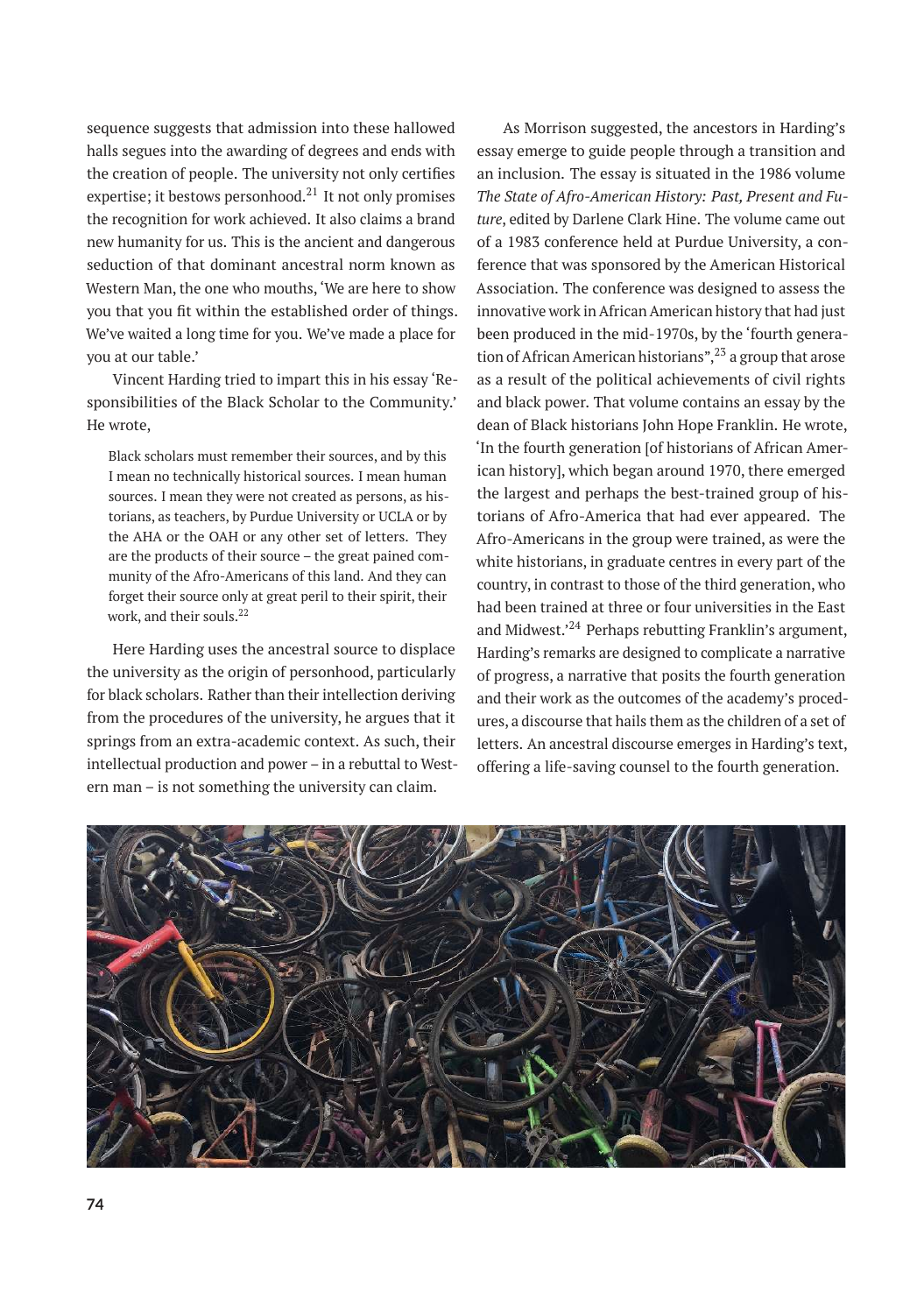Granddaddy Willie Marvin – Daddy's daddy – gave me this counsel when I left home to go to college. A former sharecropper and grandchild of slaves, he – like so many other black parents in our rural Georgia community – had sent his children off to school and watched them return oftentimes as strangers. So after giving me a hug goodbye, he would grab me by the shoulders and say, 'Still stay Roderick'. Sitting on the yards of Morris Brown or Fort Valley State to see his daughters get their degrees was as far as Granddaddy got to any college. Even so, he knew something about the university and its imposition of personhood – enough to warn me about it.

Even with the gravitas of his message, I have always appreciated my grandfather's admonition that seemed filled with encouragement as well. *Be careful, but go and look at the work that awaits you*, his admonition seemed to say. Like Morrison, I am struck by how the ancestors come when encouragement is most often needed in black cultural production. There is a scene in Lorraine Hansberry's 'To Be Young, Gifted, and Black'. A black woman intellectual, no doubt modelled after Hansberry herself, is engaged in a spirited tete-a-tete with a white male intellectual. After hearing him go on and on about the guilt and racial megalomania of Negro intellectuals, she tunes him out and drifts into a reverie, and that's when the ancestors appear:

I could see his lips moving and knew he was talking, saying something. But I couldn't hear him anymore. I was patting my foot and singing my song. I was *happy*. I could see the bridge across the chasm. It was made up of a band of angels of art, hurling off the souls of twenty million. I saw Jimmy Baldwin and Leontyne, and Lena and Harry and Sammy. And then there was Charlie White and Nina Simone and Johnnie Killens and – Lord have mercy, Paul was back!

… Oh, yes, there they were, the band of angels, picking up numbers along the way, singing and painting and dancing and writing and acting up a storm! $^{25}$ 

At this moment, the ancestors make themselves manifest to declare that our simultaneously ethical, intellectual and institutional charge is to 'pick up numbers along the way'. This is an idiom of diversity that precedes and transcends any office within the academy. It is an idiom in which cultural and intellectual creation is both mass and minoritised production. And it is still our job to see and build that bridge across the chasm and to expose the institutional procedures that keep the bridge behind the veil.

Like Morrison, I am interested in the ways that a black ancestral presence manifests in the writing often at the very moment that the university asserts its claims on our work. For instance, Harding addresses what he believes to be the African American historian's relationship to the pained community of black people. He writes,

In this age of the fourth, fifth, sixth generation of historians, scholars must certainly say as loudly and clearly through their work and their lives that this people has not come through this pain in order to attain equal opportunity with the pain inflictors of this nation and this world. No, I think that our community's pain is meant to open it toward the light … This is the responsibility: to keep remembering that to be human, to say nothing of scholarly, is to be constantly moving toward the light.<sup>26</sup>

Contrary to the claims of Western Man, Harding argues, a new responsibility is needed, a responsibility that sets as its campaign that of addressing historical trauma and developing a faculty that is learned in how not to carry the trauma on.

In her own essay in *Black Women Writers*, Toni Cade Bambara asks,'Is it natural (sane, healthy, wholesome, in our interest) to violate the contracts/covenants we have with our ancestors...? $^{27}$  Clarifying the way this question operates in her novel *The Salt Eaters*, she says, 'In *Salt* most particularly, in motive/content/structure design, the question is, do we intend to have a future as sane, whole, governing people?'<sup>28</sup> The ethical charge of the minoritised ancestors is the development of academic communities in which people own themselves and are not owned by the prescriptive norms of disciplinary or institutional belonging. Their work is marked by an imprimatur that does not belong to the stipulations of the academy.

Diverse as they are, what's significant in the discourse from these writers is that whether we're talking about Bambara, Hall, Hansberry, Harding or Morrison, none of them reduces the ancestor to a figure of authenticity or essentialism. Each one in their own way addresses the ancestor as a dynamic figure that instructs historically vulnerable people in how to adapt to and negotiate dangerous and alienating circumstances. In Morrison, the reader is presented with the ancestor as a teacherly figure that enlightens in the context of a social transition and